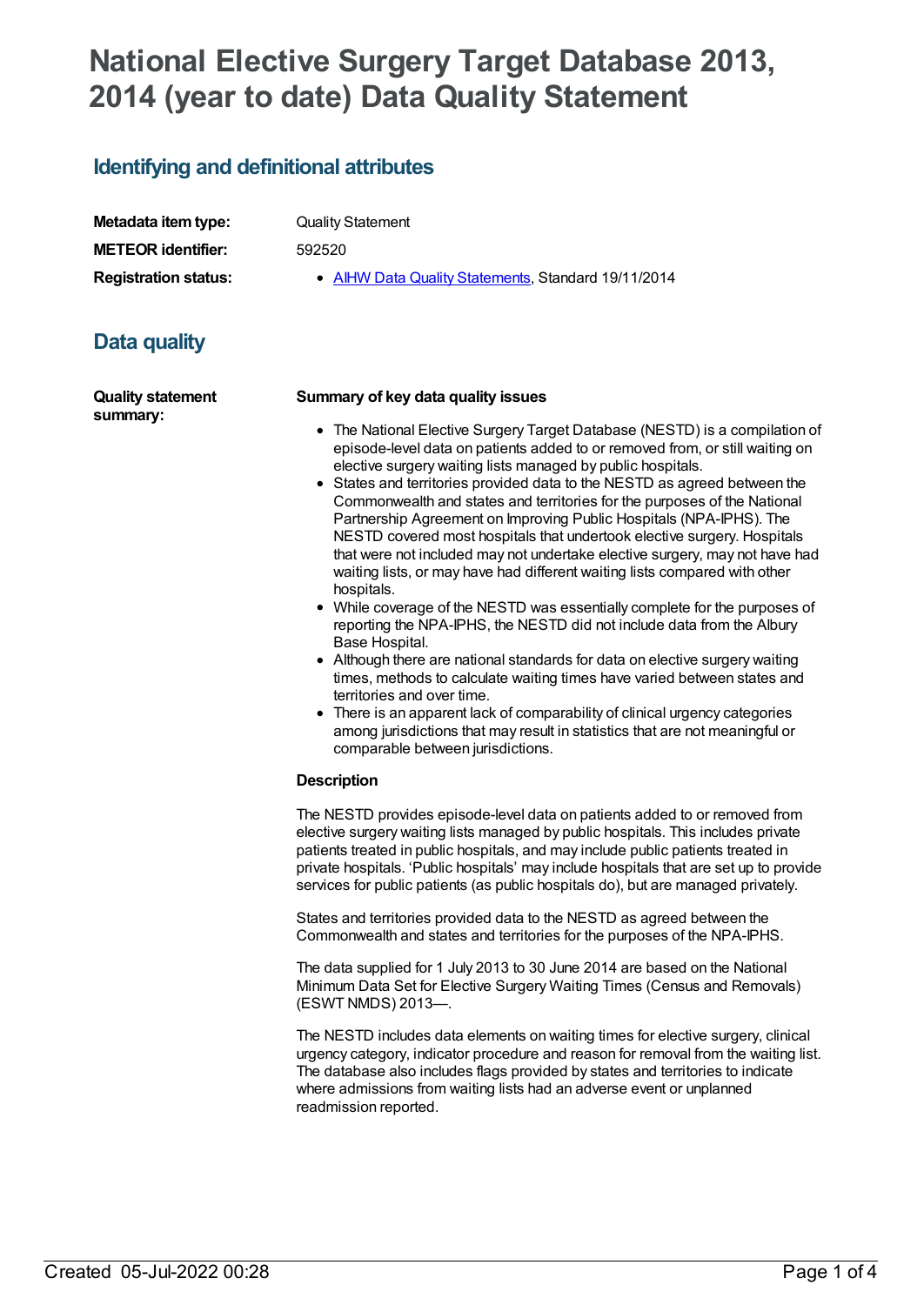| Institutional environment: | The AIHW is a major national agency set up by the Australian Government under<br>the Australian Institute of Health and Welfare Act 1987 (Cwlth) to provide reliable,<br>regular and relevant information and statistics on Australia's health and welfare. It is<br>an independent statutory authority established in 1987, governed by a management<br>board, and accountable to the Australian Parliament through the Health portfolio.               |
|----------------------------|----------------------------------------------------------------------------------------------------------------------------------------------------------------------------------------------------------------------------------------------------------------------------------------------------------------------------------------------------------------------------------------------------------------------------------------------------------|
|                            | The AIHW aims to improve the health and wellbeing of Australians through better<br>health and welfare information and statistics. It collects and reports information on a<br>wide range of topics and issues, ranging from health and welfare expenditure,<br>hospitals, disease and injury, and mental health, to ageing, homelessness,<br>disability and child protection.                                                                            |
|                            | The AIHW also plays a role in developing and maintaining national metadata<br>standards. This work contributes to improving the quality and consistency of<br>national health and welfare statistics. The Institute works closely with governments<br>and non-government organisations to achieve greater adherence to these<br>standards in administrative data collections to promote national consistency and<br>comparability of data and reporting. |
|                            | One of the main functions of the AIHW is to work with the states and territories to<br>improve the quality of administrative data and, where possible, to compile national<br>data sets based on data from each jurisdiction, to analyse these data sets and<br>disseminate information and statistics.                                                                                                                                                  |
|                            | The Australian Institute of Health and Welfare Act, in conjunction with compliance to<br>the Privacy Act 1988 (Cwlth), ensures that the data collections managed by the<br>AIHW are kept securely and under the strictest conditions with respect to privacy<br>and confidentiality.                                                                                                                                                                     |
|                            | For further information see the AIHW website www.aihw.gov.au.                                                                                                                                                                                                                                                                                                                                                                                            |
|                            | Data for the NESTD were supplied to the AIHW by state and territory health<br>authorities under the terms of the NPA-IPHS. The NPA-IPHS requires states and<br>territories to provide the data to the Department of Health (Health). AIHW collated<br>the data on behalf of Health.                                                                                                                                                                      |
|                            | The state and territory health authorities received these data from public hospitals.<br>States and territories use these data for service planning, monitoring and internal<br>and public reporting. Hospitals may be required to provide data to states and<br>territories through a variety of administrative arrangements, contractual<br>requirements or legislation.                                                                               |
| <b>Timeliness:</b>         | Data for the NESTD are reported quarterly. The NESTD includes episode-level<br>data on patients added to, removed from, or still waiting on elective surgery waiting<br>lists managed by public hospitals from 1 July 2013 to 30 June 2014.                                                                                                                                                                                                              |
|                            | Most states and territories provided a first version of the full 2013-14 data to the<br>AIHW during July 2014. These data were reported in early October 2014. Data<br>provision and publication were in accordance with agreed timetables.                                                                                                                                                                                                              |
| <b>Accessibility:</b>      | The AIHW provides a variety of products that draw upon the NESTD. Published<br>products available on the AIHW website are the Australian hospital statistics series<br>of products, with associated Excel tables.                                                                                                                                                                                                                                        |
|                            | These products may be accessed on the AIHW website at<br>www.aihw.gov.au/hospitals/                                                                                                                                                                                                                                                                                                                                                                      |
| Interpretability:          | Metadata information for the ESWT NMDS is published in the AIHW's Metadata<br>Online Registry (METeOR) and the National health data dictionary.                                                                                                                                                                                                                                                                                                          |
|                            | METeOR and the National health data dictionary can be accessed on the AIHW<br>websites, respectively:                                                                                                                                                                                                                                                                                                                                                    |
|                            | /content/index.phtml/itemld/520154                                                                                                                                                                                                                                                                                                                                                                                                                       |
|                            | http://www.aihw.gov.au/publication-detail/?id=10737422826.                                                                                                                                                                                                                                                                                                                                                                                               |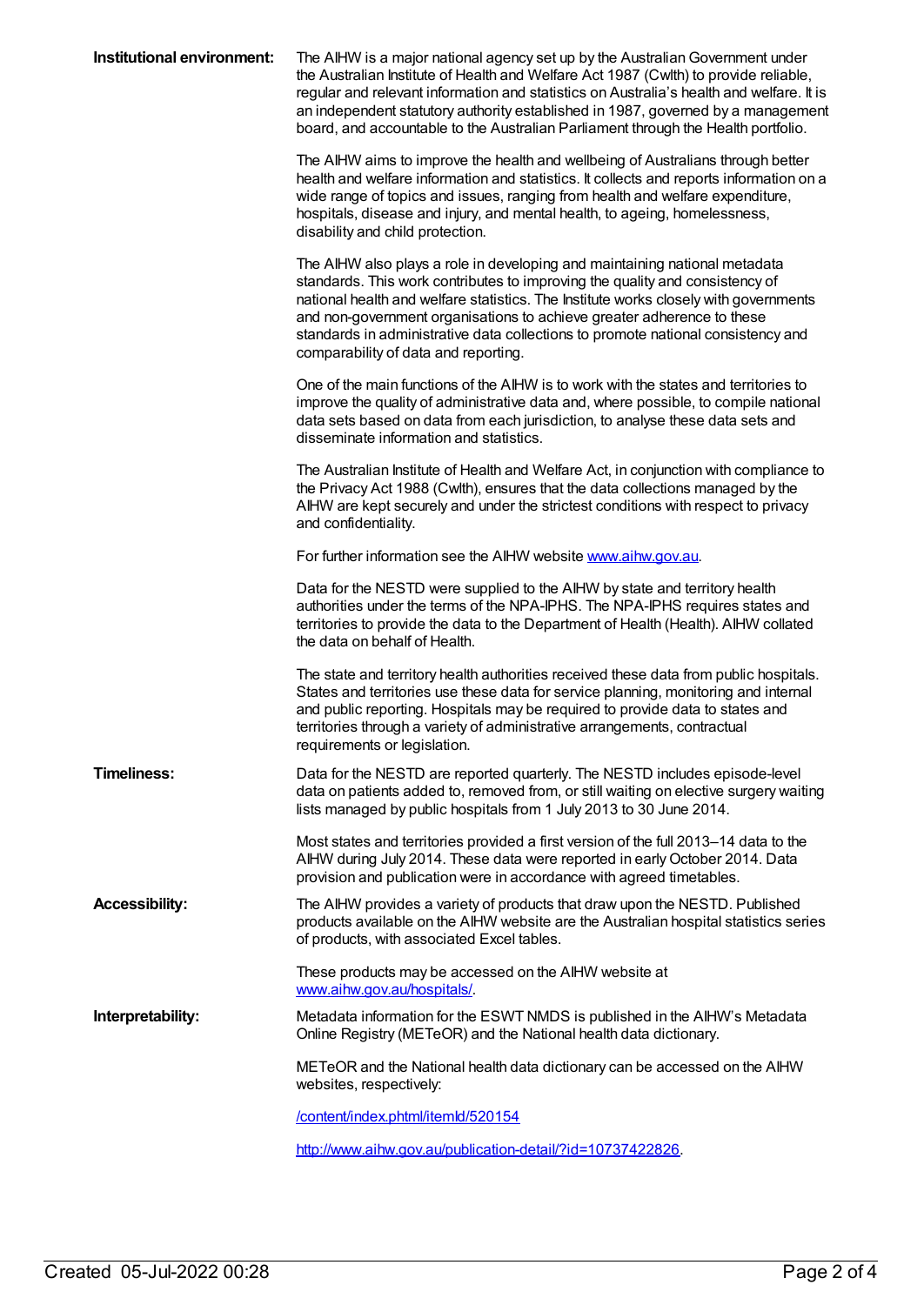**Relevance:** The NESTD is the source of information is to report performance indicator information for the NPA-IPHS.

*Scope and coverage*

The NESTD provides information on waiting times for elective surgery in public hospitals. The scope of the data collection is patients on waiting lists for elective surgery that are managed by public hospitals. This may include public patients treated in private hospitals and other patients treated in public hospitals.

States and territories provided data to the NESTD as agreed between the Commonwealth and states and territories for the purposes of the NPA-IPHS. The NESTD covered most hospitals that undertook elective surgery. Hospitals that were not included may not undertake elective surgery, may not have had waiting lists, or may have had different waiting lists compared with other hospitals. While coverage of the NESTD was essentially complete for the purposes of reporting the NPA-IPHS.

The NESTD did not include 2013–14 data for the Albury Base Hospital.

### *Reference period*

The reference period for this data set is 2013–14. The data set includes records for patients added to, removed from, or still waiting on elective surgery waiting lists managed by public hospitals between 1 July 2013 and 30 June 2014.

### **Accuracy:** *Data validation*

States and territories are primarily responsible for the quality of the data they provide. However, the AIHW undertakes extensive validations on receipt of data. Data are checked for valid values, logical consistency and historical consistency. Where possible, data in individual data sets are checked with data from other data sets. Potential errors are queried with jurisdictions, and corrections and resubmissions may be made in response to these edit queries.

Information on adverse events and unplanned readmissions was calculated and provided by the states and territories on a quarterly basis. The AIHW is therefore unable to assess the quality of the data.

*Potential sources of variation*

Although there are national standards for data on elective surgery waiting times, methods to calculate waiting times have varied between states and territories and over time. For example, in Victoria, Queensland, Western Australia, Tasmania and the Australian Capital Territory, for patients who were transferred from a waiting list managed by one hospital to that managed by another, the time waited on the first list is not included in the waiting time reported to the NESTD from the second hospital. Therefore, the number of days waited in those jurisdictions reflected the waiting time on the list managed by the reporting hospital only.

The quality of the data reported for Indigenous status for the NESTD has not been formally assessed; therefore, caution should be exercised when interpreting these data.

There is an apparent lack of comparability of clinical urgency categories among jurisdictions which may result in statistics that are not meaningful or comparable between jurisdictions.

### *Non-response adjustment*

The AIHW does not adjust data to account for possible data errors or missing or incorrect values, except as stated.

**Coherence: Coherence**

The data reported for the 2013–14 NESTD are consistent with data reported for previous years for individual hospitals.